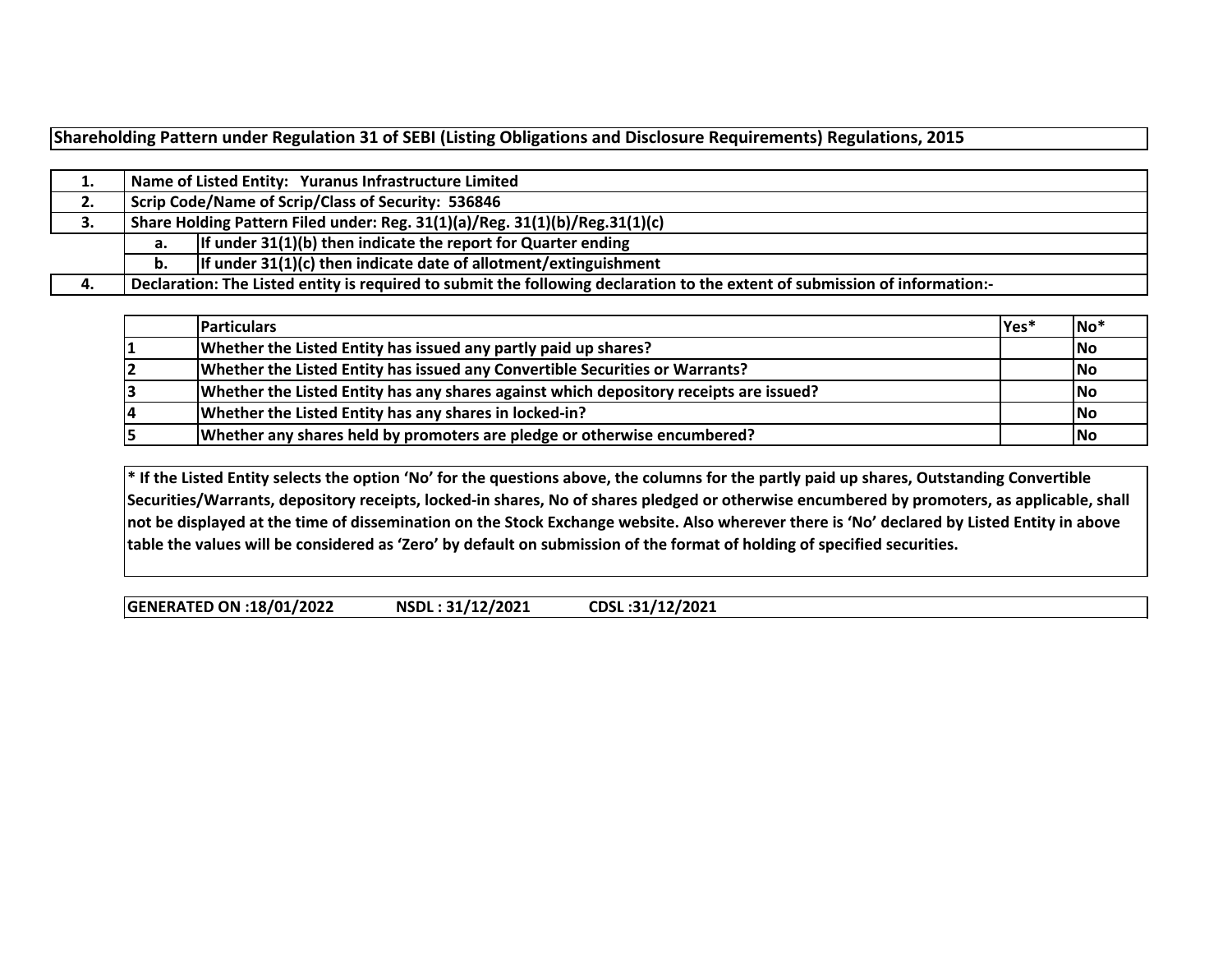## **Yuranus Infrastructure Limited**

**Table I ‐ Summary Statement holding of specified securities**

|      |                                      |                  |                      |               |                |                      | Sharehold     |                                  |              |                                      |            |                    | Shares ling, as a |           |                                                           | Number of      |               |                |
|------|--------------------------------------|------------------|----------------------|---------------|----------------|----------------------|---------------|----------------------------------|--------------|--------------------------------------|------------|--------------------|-------------------|-----------|-----------------------------------------------------------|----------------|---------------|----------------|
|      |                                      |                  |                      |               | No. of         |                      | ling as a %   |                                  |              |                                      |            | Under  %           |                   | Number of |                                                           | Shares pledged |               |                |
|      |                                      |                  |                      |               | shares         |                      | of total      |                                  |              | Number of Voting Rights held in each |            | lying              | assuming          | Locked in |                                                           | or otherwise   |               |                |
|      |                                      |                  |                      | No. of        | underly        |                      | Ino. of       | class of securities              |              |                                      |            | <b>Outstalfull</b> |                   | shares    |                                                           |                | encumbered    | _Number_       |
|      |                                      |                  | No. of               | Partly        | ing            |                      | <b>shares</b> |                                  |              |                                      |            |                    | nding conversio   |           |                                                           |                |               | of equity      |
|      |                                      |                  | fully paid   paid-up |               | Deposit        |                      |               | (calculate   No of Voting Rights |              |                                      |            | Iconve In of       |                   |           | As a %                                                    |                | As a %        | <b>Ishares</b> |
|      |                                      | Nos. of          | up equity            | <b>equity</b> | ory            | Total nos. Id as per |               |                                  |              |                                      | Total as a | rtible             | convertibl        |           | of total                                                  |                | lof total     | held in        |
| Cate |                                      | sharehold shares |                      | shares        | Receipt shares |                      | SCRR,         |                                  | <b>Class</b> |                                      | % of       | securit e          |                   | No.       | <b>Shares</b>                                             | No.            | <b>Shares</b> | demateria      |
|      | gory Category of shareholder         | lers             | held                 | held          |                | held                 | 1957)         | Class eg: X eg: y                |              | Total                                | $(A+B+C)$  | lies               | securities $(a)$  |           | $\left  \text{held}(b) \right $ $\left  \text{a} \right $ |                | held(b)       | lised form     |
| (1)  | (II)                                 | (III)            | (IV)                 | (V)           | (VI)           | $(VII) =$            | (VIII) As a   |                                  |              | (IX)                                 |            | (X)                | (XI)=             |           | (XII)                                                     |                | (XIII)        | (XIV)          |
| (A)  | <b>Promoter &amp; Promoter Group</b> | 18               | 1601100              | 10            | 10             | 1601100              | 45.7457       | 1601100                          | 10           | 1601100                              | 45.7457    | IО                 | 45.7457           | 10        | $0.0000$ 0                                                |                | 0.0000        | 1601100        |
| (B)  | Public                               | 1276             | 1898900              | 10            | 10             | 1898900              | 54.2543       | 1898900                          |              | 1898900                              | 54.2543    | I٥                 | 54.2543           |           | 0.0000 NA                                                 |                | <b>NA</b>     | 1018500        |
| (C)  | Non Promoter - Non Public            |                  |                      |               |                |                      |               |                                  |              |                                      |            |                    |                   |           | 0.0000                                                    | <b>INA</b>     | <b>INA</b>    |                |
|      | (C1) Shares Underlying DRs           |                  | O                    |               | 10             |                      | 0.0000        |                                  | 0            |                                      | 0.0000     | I٥                 | 0.0000            | 10        | 0.0000 NA                                                 |                | <b>INA</b>    |                |
|      | (C2) Shares Held By Employee Trust   |                  | O                    |               | I٥             |                      | 0.0000        |                                  |              |                                      | 0.0000     | IО                 | 0.0000            | 10        | 0.0000 NA                                                 |                | <b>INA</b>    |                |
|      | Total                                | 1284             | 3500000              |               |                | 3500000              | 100.0000      | 3500000                          |              | 3500000                              | 100.0000   | 10                 | 100.0000          |           | 0.0000                                                    | -10            | 0.0000        | 2619600        |

**GENERATED ON**

**:18/01/2022 NSDL : 31/12/2021**

**CDSL :31/12/2021**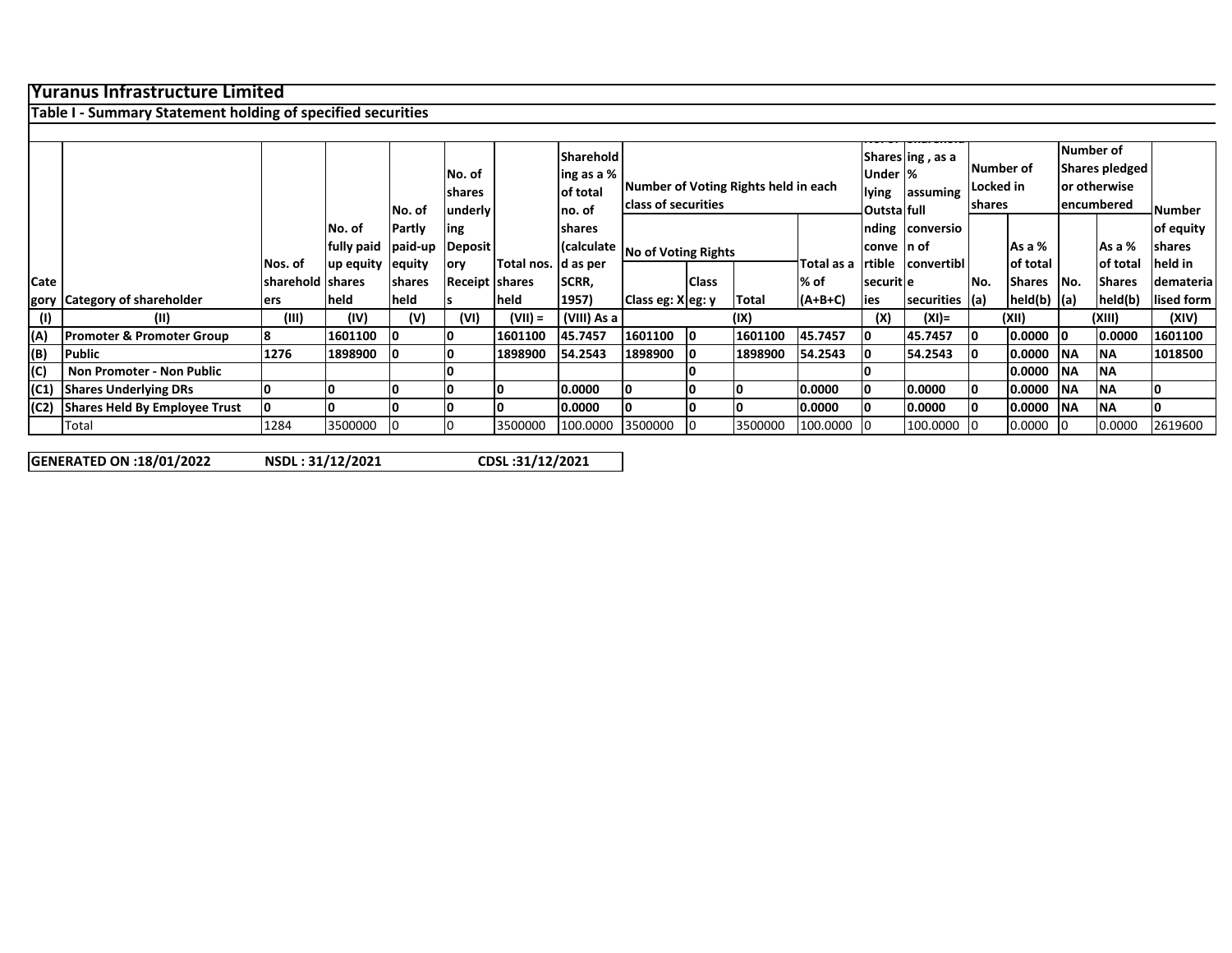|              | lYuranus Infrastructure Limited                                                      |                    |            |          |                 |           |                      |              |                                |                                      |              |                 |             |                |                                 |                  |                         |            |                         |           |
|--------------|--------------------------------------------------------------------------------------|--------------------|------------|----------|-----------------|-----------|----------------------|--------------|--------------------------------|--------------------------------------|--------------|-----------------|-------------|----------------|---------------------------------|------------------|-------------------------|------------|-------------------------|-----------|
|              | Table II - Statement showing shareholding pattern of the Promoter and Promoter Group |                    |            |          |                 |           |                      |              |                                |                                      |              |                 |             |                |                                 |                  |                         |            |                         |           |
|              |                                                                                      |                    |            |          |                 |           |                      |              |                                |                                      |              |                 |             |                |                                 |                  |                         |            |                         |           |
|              |                                                                                      |                    |            |          |                 |           |                      |              |                                |                                      |              |                 |             | lof            | ing, as a                       |                  |                         |            | <b>Number of Shares</b> |           |
|              |                                                                                      |                    |            |          |                 |           | No. of               |              | Sharehold                      |                                      |              |                 |             | Share %        |                                 |                  |                         | pledged or |                         |           |
|              |                                                                                      |                    |            |          |                 |           | <b>Partly shares</b> |              | ing %                          | Number of Voting Rights held in each |              |                 |             |                | assuming                        | <b>Number of</b> |                         | otherwise  |                         |           |
|              |                                                                                      |                    |            |          |                 | paid-     | underl               |              | calculated class of securities |                                      |              |                 |             |                | Unde full                       |                  | <b>Locked in shares</b> | encumbered |                         | Number    |
|              |                                                                                      |                    |            | Nos.     | No. of          | up        | ving                 |              | as per                         |                                      |              |                 |             |                | rlying conversio                |                  |                         |            |                         | of equity |
|              |                                                                                      |                    |            |          | fully paid      | equit     | Deposi               |              | SCRR,                          |                                      |              |                 | Outst In of |                |                                 | As a % of        |                         | As a % of  | shares                  |           |
|              |                                                                                      |                    |            |          | share up equity |           | tory                 | lTotal nos.  | 1957 As a                      | <b>No of Voting Rights</b>           |              | Total as a      |             |                | andin convertibl                |                  | total                   |            | total                   | eld in    |
|              |                                                                                      |                    |            |          | holde shares    |           | share Receip shares  |              | % of                           | Class eg:                            | <b>Class</b> |                 | % of        |                |                                 |                  | <b>Shares</b>           |            | <b>Shares</b>           | demateria |
|              | <b>Category &amp; Name of the shareholders</b>                                       | <b>Entity Type</b> | <b>PAN</b> | rs       | held            | s held ts |                      | held         | $(A+B+C2)$ X                   |                                      | eg: y        | Total           | (A+B+C)     |                | conv securities No. (a) held(b) |                  |                         | No. (a)    | held(b)                 | ised form |
|              | (1)                                                                                  |                    | (11)       | (III)    | (IV)            | (V)       | (VI)                 | $(VII) =$    | (VIII) As a                    |                                      |              | (IX)            |             | (X)            | $(XI) =$                        |                  | (XII)                   |            | (XIII)                  | (XIV)     |
| 1            | Indian                                                                               |                    |            |          |                 |           |                      |              |                                |                                      |              |                 |             |                |                                 |                  |                         |            |                         |           |
| (a)          | <b>Individuals / Hindu Undivided Family</b>                                          |                    |            | R        | 1601100         |           | ١o                   | 1601100      | 45.7457                        | 1601100                              | O            | 1601100 45.7457 |             | ١o             | 45.7457                         | ١o               | 0.0000                  |            | 0.0000                  | 1601100   |
|              | Dinesh Navinchandra Desai                                                            | Promoters          | AASPD6095J |          | 833800          |           | l <sub>0</sub>       | 833800       | 23.8229                        | 833800                               |              | 833800          | 23.8229     | l0             | 23.8229                         |                  | 0.0000                  |            | 0.0000                  | 833800    |
|              | Leena Dinesh Desai                                                                   | Promoters          | ACPPD2678G |          | 529200          |           |                      | 529200       | 15.1200                        | 529200                               |              | 529200          | 15.1200     | l0             | 15.1200                         |                  | 0.0000                  |            | 0.0000                  | 529200    |
|              | Ila Mayur Desai                                                                      | Promoters          | ACPPD2679H |          | 155000          |           |                      | 155000       | 4.4286                         | 155000                               |              | 155000          | 4.4286      | l0             | 4.4286                          |                  | 0.0000                  |            | 0.0000                  | 155000    |
|              | Viral Mayurkumar Desai                                                               | Promoters          | ATGPD4977N |          | 45000           |           |                      | 45000        | 1.2857                         | 45000                                |              | 45000           | 1.2857      | $\Omega$       | L.2857                          | $\Omega$         | 0.0000                  |            | 0.0000                  | 45000     |
|              | Kalgi Pankhil Desai                                                                  | Promoters          | BMGPS4195B |          | 10000           |           | I٥                   | 10000        | 0.2857                         | 10000                                | $\Omega$     | 10000           | 0.2857      | $\Omega$       | 0.2857                          | l0               | 0.0000                  |            | 0.0000                  | 10000     |
|              | Nisha Mohit Desai                                                                    | Promoters          | AMVPG9255A |          | 10000           |           | I٥                   | 10000        | 0.2857                         | 10000                                | $\Omega$     | 10000           | 0.2857      | l <sub>0</sub> | 0.2857                          | l0               | 0.0000                  |            | 0.0000                  | 10000     |
|              | Pankhil Dineshbhai Desai                                                             | Promoters          | AMVPD4408L |          | 9100            |           |                      | 9100         | 0.2600                         | 9100                                 |              | 9100            | 0.2600      | $\Omega$       | 0.2600                          | In               | 0.0000                  |            | 0.0000                  | 9100      |
|              | Mohit Dinesh Desai                                                                   | Promoters          | AHAPD9684L |          | 9000            |           |                      | 9000         | 0.2571                         | 9000                                 |              | 9000            | 0.2571      | l0             | 0.2571                          |                  | 0.0000                  |            | 0.0000                  | 9000      |
| (b)          | Central Government / State Government(s)                                             |                    |            |          | 0               |           | ١o                   | n.           | 0.0000                         | <b>n</b>                             | n            | l0.             | 0.0000      | ١o             | 0.0000                          | In               | 0.0000                  |            | 0.0000                  |           |
| (c)          | <b>Financial Institutions / Banks</b>                                                |                    |            | <b>n</b> | o               | In        | ١o                   | O            | 0.0000                         | <b>n</b>                             | n.           | O               | 0.0000      | I٥             | 0.0000                          |                  | 0.0000                  |            | 0.0000                  |           |
| (d)          | Any Other (Specify)                                                                  |                    |            | l0.      | $\mathbf{0}$    |           | ١o                   | n.           | 0.0000                         | 'n                                   | O.           | n.              | 0.0000      |                | 0.0000                          |                  | 0.0000                  |            | 0.0000                  |           |
|              | Sub Total (A)(1)                                                                     |                    |            | R        | 1601100         |           | ١o                   | 1601100      | 45.7457                        | 1601100                              | <sup>0</sup> | 1601100 45.7457 |             | 'n             | 45.7457                         |                  | 0.0000                  |            | 0.0000                  | 1601100   |
| $\mathbf{z}$ | Foreign                                                                              |                    |            |          |                 |           |                      |              |                                |                                      |              |                 |             |                |                                 |                  |                         |            |                         |           |
|              | Individuals (Non-Resident Individuals / Foreign                                      |                    |            |          |                 |           |                      |              |                                |                                      |              |                 |             |                |                                 |                  |                         |            |                         |           |
| (a)          | Individuals)                                                                         |                    |            |          | 10              |           | 10                   | ۱O           | 0.0000                         | 0                                    | 0            | ın              | 0.0000      | I٥             | 0.0000                          |                  | 0.0000                  |            | 0.0000                  |           |
| (b)          | Government                                                                           |                    |            | <b>n</b> | o               | In        | I٥                   | n.           | 0.0000                         | O                                    | n.           | ln.             | 0.0000      | lo             | 0.0000                          | 'n               | 0.0000                  |            | 0.0000                  |           |
| (c)          | <b>Institutions</b>                                                                  |                    |            | o        | o               | 'n        | ١o                   | O            | 0.0000                         | ١o                                   | O.           | 'n              | 0.0000      | o              | 0.0000                          | <b>l</b>         | 0.0000                  |            | 0.0000                  |           |
| (d)          | Foreign Portfolio Investor                                                           |                    |            | 'n       | O               | 'n        | ١o                   | n.           | 0.0000                         | ١o                                   | O.           | 'n              | 0.0000      | I٥             | 0.0000                          | 'n               | 0.0000                  |            | 0.0000                  |           |
| (e)          | <b>Any Other (Specify)</b>                                                           |                    |            | <b>n</b> | o               | In        | ١o                   | O            | 0.0000                         | $\Omega$                             | n            | n.              | 0.0000      | n              | 0.0000                          | In               | 0.0000                  |            | 0.0000                  |           |
|              | Sub Total (A)(2)                                                                     |                    |            | <b>n</b> | ۱n              | In        | I٥                   | <sup>0</sup> | 0.0000                         | 'n                                   | n.           | l0.             | 0.0000      | I٥             | 0.0000                          |                  | 0.0000                  |            | 0.0000                  | 'n        |
|              | <b>Total Shareholding Of Promoter And Promoter</b>                                   |                    |            |          |                 |           |                      |              |                                |                                      |              |                 |             |                |                                 |                  |                         |            |                         |           |
|              | Group (A)= (A)(1)+(A)(2)                                                             |                    |            | 8        | 1601100         |           |                      | 1601100      | 45.7457                        | 1601100                              |              | 1601100 45.7457 |             | 10             | 45.7457                         |                  | 0.0000                  |            | 0.0000                  | 1601100   |

Details of Shares which remain unclaimed may be given hear along with details such as number of shareholders, outstanding shares held in demat/unclaimed suspense **account, voting rights which are frozen etc.**

**Not**

**(1) PAN would not be displayed on website of Stock Exchange(s)**

(2) The term 'Encumbrance' has the same meaning as assigned under regulation 28(3) of SEBI (Substantial Acquisition of Shares and Takeovers) Regulations, 2011.

**CDSL :31/12/2021 GENERATED ON:18/01/2022 NSDL : 31/12/2021**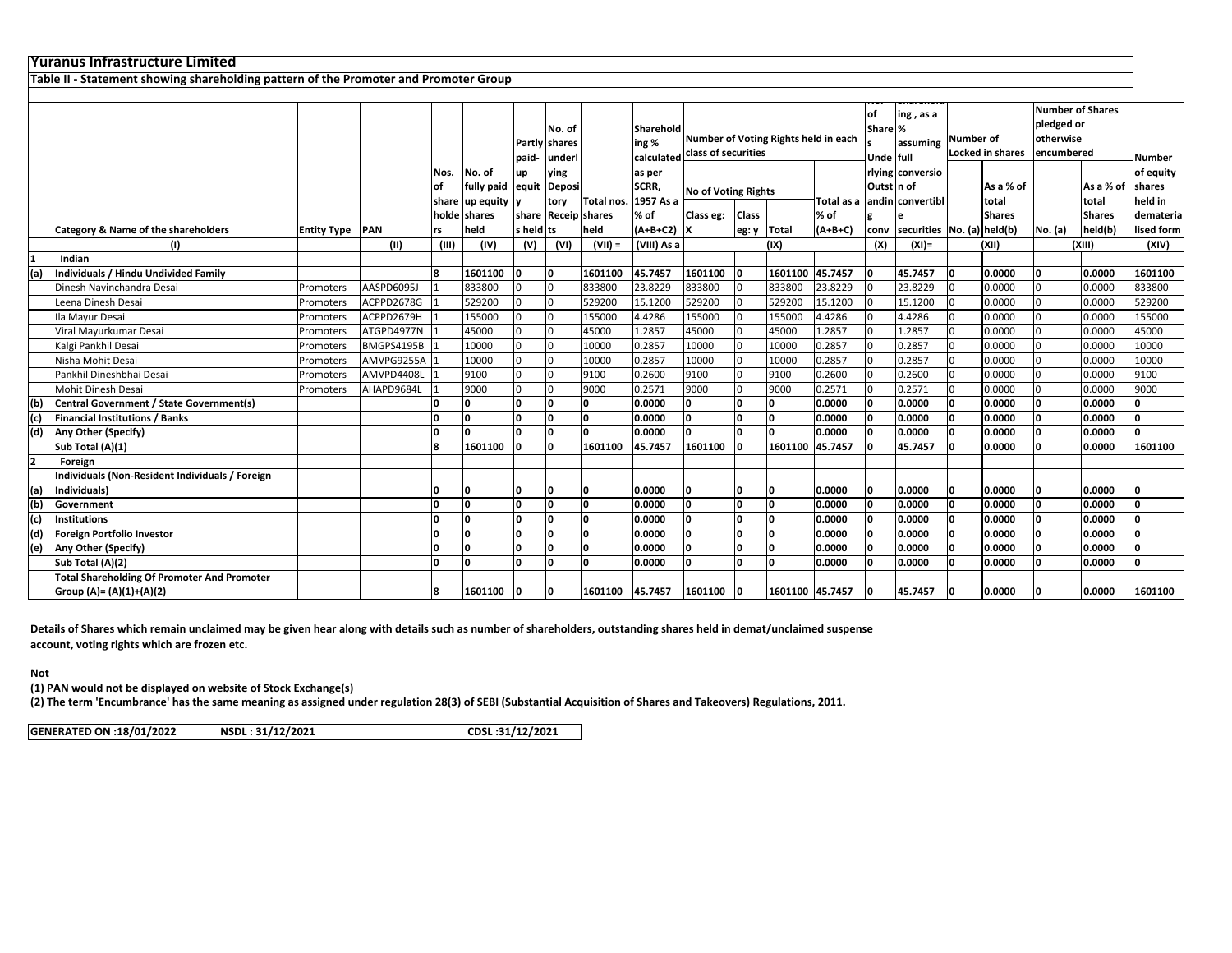## **Yuranus Infrastructure Limited**

**Table III ‐ Statement showing shareholding pattern of the Public shareholder**

| lassuming Number of<br>ing %<br>Locked in shares encumbered<br>calculated of securities<br>Outstandi full<br>Number<br>No. of<br>shares<br>as per<br>conversio<br>No. of<br>Partly<br>of equity<br>ng<br>SCRR,<br>convertibl n of<br>paid-up<br>As a %<br>As a %<br>shares<br>fully paid<br>underlyin  Total<br><b>No of Voting Rights</b><br>1957 As a<br>Total as a<br>convertibl<br>of total<br>of total<br>held in<br>up equity<br>equity<br>Nos. of<br>nos.<br>le<br>% of<br>% of<br><b>Shares</b><br>shares<br>Depositor shares<br>Class eg:<br>securities<br><b>Shares</b><br>demateria<br>shareh<br>shares<br>e<br>$(A+B+C)$<br>(including securities No. (a) held(b)<br>held(b)<br><b>Category &amp; Name of the shareholders</b><br><b>PAN</b><br>olders<br>held<br>held<br>y Receipts held<br>(A+B+C2)  X<br>Class eg: y Total<br>No. (a)<br>lised form<br>(II)<br>(IV)<br>(V)<br>(X)<br>(III)<br>(VI)<br>$(VII) =$<br>(VIII) As a<br>(IX)<br>$(XI) =$<br>(XII)<br>(XIII)<br>(1)<br>(XIV)<br>Institutions<br>1<br>(a)<br><b>Mutual Fund</b><br>I٥<br>0.0000<br>0.0000<br><b>NA</b><br><b>NA</b><br>10<br>0<br>0<br>0.0000<br>0.0000<br>0<br>0<br>I٥<br>(b)<br><b>Venture Capital Funds</b><br>O<br>O<br>I٥<br>0.0000<br>0.0000<br>0.0000<br>١o<br>0.0000<br><b>NA</b><br><b>NA</b><br><sup>0</sup><br>O<br>0<br><b>O</b><br>O<br>١o<br>$\Omega$<br><b>NA</b><br><b>NA</b><br>(c)<br><b>Alternate Investment Funds</b><br>O<br>0.0000<br><b>n</b><br>0.0000<br><b>O</b><br>0.0000<br>١o<br>0.0000<br>١o<br>n<br>I٥<br>O<br>O<br>0.0000<br><b>O</b><br>0.0000<br>١o<br>0<br>0.0000<br><b>NA</b><br><b>NA</b><br><sup>0</sup><br>(d)<br><b>Foreign Venture Capital Investors</b><br>O<br>0<br>0.0000<br>I٥<br><b>NA</b><br>Foreign Portfolio Investor<br>١o<br>O<br>O<br>١o<br>0.0000<br>0.0000<br>0.0000<br>١o<br>0.0000<br><b>NA</b><br><sup>0</sup><br>(e)<br>0<br>O<br>0<br>I٥<br>$\mathbf{0}$<br>I۵<br><b>NA</b><br><b>NA</b><br>(f)<br><b>Financial Institutions / Banks</b><br>O<br>0.0000<br><b>n</b><br>0.0000<br>0.0000<br>١o<br>0.0000<br><sup>0</sup><br>١o<br>I٥<br>$\Omega$<br><b>NA</b><br>(g)<br>I٥<br>O<br>0<br>0.0000<br><b>O</b><br>0.0000<br>١o<br>0<br>0.0000<br><b>NA</b><br><sup>0</sup><br><b>Insurance Companies</b><br>0.0000<br>n<br>I٥<br><b>Provident Funds/ Pension Funds</b><br>O<br>O<br>١o<br>0.0000<br>0.0000<br>0.0000<br>١o<br>0.0000<br><b>NA</b><br><b>NA</b><br><sup>0</sup><br>(h)<br>O<br>0<br>0<br>O |
|--------------------------------------------------------------------------------------------------------------------------------------------------------------------------------------------------------------------------------------------------------------------------------------------------------------------------------------------------------------------------------------------------------------------------------------------------------------------------------------------------------------------------------------------------------------------------------------------------------------------------------------------------------------------------------------------------------------------------------------------------------------------------------------------------------------------------------------------------------------------------------------------------------------------------------------------------------------------------------------------------------------------------------------------------------------------------------------------------------------------------------------------------------------------------------------------------------------------------------------------------------------------------------------------------------------------------------------------------------------------------------------------------------------------------------------------------------------------------------------------------------------------------------------------------------------------------------------------------------------------------------------------------------------------------------------------------------------------------------------------------------------------------------------------------------------------------------------------------------------------------------------------------------------------------------------------------------------------------------------------------------------------------------------------------------------------------------------------------------------------------------------------------------------------------------------------------------------------------------------------------------------------------------------------------------------------------------------------------------------------------------------------------------------------------------------------------------|
|                                                                                                                                                                                                                                                                                                                                                                                                                                                                                                                                                                                                                                                                                                                                                                                                                                                                                                                                                                                                                                                                                                                                                                                                                                                                                                                                                                                                                                                                                                                                                                                                                                                                                                                                                                                                                                                                                                                                                                                                                                                                                                                                                                                                                                                                                                                                                                                                                                                        |
|                                                                                                                                                                                                                                                                                                                                                                                                                                                                                                                                                                                                                                                                                                                                                                                                                                                                                                                                                                                                                                                                                                                                                                                                                                                                                                                                                                                                                                                                                                                                                                                                                                                                                                                                                                                                                                                                                                                                                                                                                                                                                                                                                                                                                                                                                                                                                                                                                                                        |
|                                                                                                                                                                                                                                                                                                                                                                                                                                                                                                                                                                                                                                                                                                                                                                                                                                                                                                                                                                                                                                                                                                                                                                                                                                                                                                                                                                                                                                                                                                                                                                                                                                                                                                                                                                                                                                                                                                                                                                                                                                                                                                                                                                                                                                                                                                                                                                                                                                                        |
|                                                                                                                                                                                                                                                                                                                                                                                                                                                                                                                                                                                                                                                                                                                                                                                                                                                                                                                                                                                                                                                                                                                                                                                                                                                                                                                                                                                                                                                                                                                                                                                                                                                                                                                                                                                                                                                                                                                                                                                                                                                                                                                                                                                                                                                                                                                                                                                                                                                        |
|                                                                                                                                                                                                                                                                                                                                                                                                                                                                                                                                                                                                                                                                                                                                                                                                                                                                                                                                                                                                                                                                                                                                                                                                                                                                                                                                                                                                                                                                                                                                                                                                                                                                                                                                                                                                                                                                                                                                                                                                                                                                                                                                                                                                                                                                                                                                                                                                                                                        |
|                                                                                                                                                                                                                                                                                                                                                                                                                                                                                                                                                                                                                                                                                                                                                                                                                                                                                                                                                                                                                                                                                                                                                                                                                                                                                                                                                                                                                                                                                                                                                                                                                                                                                                                                                                                                                                                                                                                                                                                                                                                                                                                                                                                                                                                                                                                                                                                                                                                        |
|                                                                                                                                                                                                                                                                                                                                                                                                                                                                                                                                                                                                                                                                                                                                                                                                                                                                                                                                                                                                                                                                                                                                                                                                                                                                                                                                                                                                                                                                                                                                                                                                                                                                                                                                                                                                                                                                                                                                                                                                                                                                                                                                                                                                                                                                                                                                                                                                                                                        |
|                                                                                                                                                                                                                                                                                                                                                                                                                                                                                                                                                                                                                                                                                                                                                                                                                                                                                                                                                                                                                                                                                                                                                                                                                                                                                                                                                                                                                                                                                                                                                                                                                                                                                                                                                                                                                                                                                                                                                                                                                                                                                                                                                                                                                                                                                                                                                                                                                                                        |
|                                                                                                                                                                                                                                                                                                                                                                                                                                                                                                                                                                                                                                                                                                                                                                                                                                                                                                                                                                                                                                                                                                                                                                                                                                                                                                                                                                                                                                                                                                                                                                                                                                                                                                                                                                                                                                                                                                                                                                                                                                                                                                                                                                                                                                                                                                                                                                                                                                                        |
|                                                                                                                                                                                                                                                                                                                                                                                                                                                                                                                                                                                                                                                                                                                                                                                                                                                                                                                                                                                                                                                                                                                                                                                                                                                                                                                                                                                                                                                                                                                                                                                                                                                                                                                                                                                                                                                                                                                                                                                                                                                                                                                                                                                                                                                                                                                                                                                                                                                        |
|                                                                                                                                                                                                                                                                                                                                                                                                                                                                                                                                                                                                                                                                                                                                                                                                                                                                                                                                                                                                                                                                                                                                                                                                                                                                                                                                                                                                                                                                                                                                                                                                                                                                                                                                                                                                                                                                                                                                                                                                                                                                                                                                                                                                                                                                                                                                                                                                                                                        |
|                                                                                                                                                                                                                                                                                                                                                                                                                                                                                                                                                                                                                                                                                                                                                                                                                                                                                                                                                                                                                                                                                                                                                                                                                                                                                                                                                                                                                                                                                                                                                                                                                                                                                                                                                                                                                                                                                                                                                                                                                                                                                                                                                                                                                                                                                                                                                                                                                                                        |
|                                                                                                                                                                                                                                                                                                                                                                                                                                                                                                                                                                                                                                                                                                                                                                                                                                                                                                                                                                                                                                                                                                                                                                                                                                                                                                                                                                                                                                                                                                                                                                                                                                                                                                                                                                                                                                                                                                                                                                                                                                                                                                                                                                                                                                                                                                                                                                                                                                                        |
|                                                                                                                                                                                                                                                                                                                                                                                                                                                                                                                                                                                                                                                                                                                                                                                                                                                                                                                                                                                                                                                                                                                                                                                                                                                                                                                                                                                                                                                                                                                                                                                                                                                                                                                                                                                                                                                                                                                                                                                                                                                                                                                                                                                                                                                                                                                                                                                                                                                        |
|                                                                                                                                                                                                                                                                                                                                                                                                                                                                                                                                                                                                                                                                                                                                                                                                                                                                                                                                                                                                                                                                                                                                                                                                                                                                                                                                                                                                                                                                                                                                                                                                                                                                                                                                                                                                                                                                                                                                                                                                                                                                                                                                                                                                                                                                                                                                                                                                                                                        |
|                                                                                                                                                                                                                                                                                                                                                                                                                                                                                                                                                                                                                                                                                                                                                                                                                                                                                                                                                                                                                                                                                                                                                                                                                                                                                                                                                                                                                                                                                                                                                                                                                                                                                                                                                                                                                                                                                                                                                                                                                                                                                                                                                                                                                                                                                                                                                                                                                                                        |
| ١o<br>O<br><b>NA</b><br><b>NA</b><br>Any Other (Specify)<br>O<br>0.0000<br>0.0000<br>0.0000<br>0.0000<br>(i)<br>O<br>١o<br>n<br>0<br>O                                                                                                                                                                                                                                                                                                                                                                                                                                                                                                                                                                                                                                                                                                                                                                                                                                                                                                                                                                                                                                                                                                                                                                                                                                                                                                                                                                                                                                                                                                                                                                                                                                                                                                                                                                                                                                                                                                                                                                                                                                                                                                                                                                                                                                                                                                                 |
| I٥<br>$\mathbf{0}$<br><b>NA</b><br>Sub Total (B)(1)<br>O<br>0.0000<br>0.0000<br>O<br>0.0000<br><b>NA</b><br><sup>0</sup><br>$\Omega$<br>$\Omega$<br>O<br>0.0000<br>n<br>n                                                                                                                                                                                                                                                                                                                                                                                                                                                                                                                                                                                                                                                                                                                                                                                                                                                                                                                                                                                                                                                                                                                                                                                                                                                                                                                                                                                                                                                                                                                                                                                                                                                                                                                                                                                                                                                                                                                                                                                                                                                                                                                                                                                                                                                                              |
| <b>Central Government/ State</b>                                                                                                                                                                                                                                                                                                                                                                                                                                                                                                                                                                                                                                                                                                                                                                                                                                                                                                                                                                                                                                                                                                                                                                                                                                                                                                                                                                                                                                                                                                                                                                                                                                                                                                                                                                                                                                                                                                                                                                                                                                                                                                                                                                                                                                                                                                                                                                                                                       |
| Government(s)/ President of India                                                                                                                                                                                                                                                                                                                                                                                                                                                                                                                                                                                                                                                                                                                                                                                                                                                                                                                                                                                                                                                                                                                                                                                                                                                                                                                                                                                                                                                                                                                                                                                                                                                                                                                                                                                                                                                                                                                                                                                                                                                                                                                                                                                                                                                                                                                                                                                                                      |
| l٥<br>I٥<br>Sub Total (B)(2)<br>O<br>O<br>0.0000<br>0<br><b>NA</b><br><b>NA</b><br>١o<br>0.0000<br>١o<br>0.0000<br>0.0000                                                                                                                                                                                                                                                                                                                                                                                                                                                                                                                                                                                                                                                                                                                                                                                                                                                                                                                                                                                                                                                                                                                                                                                                                                                                                                                                                                                                                                                                                                                                                                                                                                                                                                                                                                                                                                                                                                                                                                                                                                                                                                                                                                                                                                                                                                                              |
| 3<br><b>Non-Institutions</b>                                                                                                                                                                                                                                                                                                                                                                                                                                                                                                                                                                                                                                                                                                                                                                                                                                                                                                                                                                                                                                                                                                                                                                                                                                                                                                                                                                                                                                                                                                                                                                                                                                                                                                                                                                                                                                                                                                                                                                                                                                                                                                                                                                                                                                                                                                                                                                                                                           |
| (a)<br><b>Individuals</b><br><b>NA</b><br><b>NA</b><br>$\Omega$<br>O<br>0                                                                                                                                                                                                                                                                                                                                                                                                                                                                                                                                                                                                                                                                                                                                                                                                                                                                                                                                                                                                                                                                                                                                                                                                                                                                                                                                                                                                                                                                                                                                                                                                                                                                                                                                                                                                                                                                                                                                                                                                                                                                                                                                                                                                                                                                                                                                                                              |
| i. Individual shareholders holding nominal                                                                                                                                                                                                                                                                                                                                                                                                                                                                                                                                                                                                                                                                                                                                                                                                                                                                                                                                                                                                                                                                                                                                                                                                                                                                                                                                                                                                                                                                                                                                                                                                                                                                                                                                                                                                                                                                                                                                                                                                                                                                                                                                                                                                                                                                                                                                                                                                             |
| 724213<br>20.6918<br>share capital up to Rs. 2 lakhs.<br>1229<br>724213<br>0<br>724213<br>20.6918<br>724213<br>20.6918<br>0.0000<br><b>NA</b><br><b>NA</b><br>341213<br>n                                                                                                                                                                                                                                                                                                                                                                                                                                                                                                                                                                                                                                                                                                                                                                                                                                                                                                                                                                                                                                                                                                                                                                                                                                                                                                                                                                                                                                                                                                                                                                                                                                                                                                                                                                                                                                                                                                                                                                                                                                                                                                                                                                                                                                                                              |
|                                                                                                                                                                                                                                                                                                                                                                                                                                                                                                                                                                                                                                                                                                                                                                                                                                                                                                                                                                                                                                                                                                                                                                                                                                                                                                                                                                                                                                                                                                                                                                                                                                                                                                                                                                                                                                                                                                                                                                                                                                                                                                                                                                                                                                                                                                                                                                                                                                                        |
| ii. Individual shareholders holding nominal                                                                                                                                                                                                                                                                                                                                                                                                                                                                                                                                                                                                                                                                                                                                                                                                                                                                                                                                                                                                                                                                                                                                                                                                                                                                                                                                                                                                                                                                                                                                                                                                                                                                                                                                                                                                                                                                                                                                                                                                                                                                                                                                                                                                                                                                                                                                                                                                            |
| share capital in excess of Rs. 2 lakhs.<br>12<br>873693<br>24.9627<br>873693<br>873693<br>24.9627<br>24.9627<br>0.0000<br><b>NA</b><br>0<br>873693<br>0<br><b>NA</b><br>664093<br>ח                                                                                                                                                                                                                                                                                                                                                                                                                                                                                                                                                                                                                                                                                                                                                                                                                                                                                                                                                                                                                                                                                                                                                                                                                                                                                                                                                                                                                                                                                                                                                                                                                                                                                                                                                                                                                                                                                                                                                                                                                                                                                                                                                                                                                                                                    |
| 78621<br>2.2463<br>78621<br>78621<br>2.2463<br>2.2463<br><b>NA</b><br>Abubakar Abdulla Malbari<br>ACJPM2642P<br>$\Omega$<br>78621<br>0.0000<br><b>NA</b><br>78621                                                                                                                                                                                                                                                                                                                                                                                                                                                                                                                                                                                                                                                                                                                                                                                                                                                                                                                                                                                                                                                                                                                                                                                                                                                                                                                                                                                                                                                                                                                                                                                                                                                                                                                                                                                                                                                                                                                                                                                                                                                                                                                                                                                                                                                                                      |
| 57324<br>Atulbhai Kantilal Dagli<br>AAWPD8596N<br>57324<br>0<br>$\Omega$<br>57324<br>1.6378<br>57324<br>1.6378<br>1.6378<br>0.0000<br><b>NA</b><br><b>NA</b><br>57324<br>0                                                                                                                                                                                                                                                                                                                                                                                                                                                                                                                                                                                                                                                                                                                                                                                                                                                                                                                                                                                                                                                                                                                                                                                                                                                                                                                                                                                                                                                                                                                                                                                                                                                                                                                                                                                                                                                                                                                                                                                                                                                                                                                                                                                                                                                                             |
| 82500<br>2.3571<br><b>NA</b><br><b>Bharat Chhabildas Shah</b><br>82500<br>$\Omega$<br>82500<br>2.3571<br>82500<br>2.3571<br>l0<br>0.0000<br><b>NA</b><br>82500<br>ANTPS9010J<br>$\Omega$                                                                                                                                                                                                                                                                                                                                                                                                                                                                                                                                                                                                                                                                                                                                                                                                                                                                                                                                                                                                                                                                                                                                                                                                                                                                                                                                                                                                                                                                                                                                                                                                                                                                                                                                                                                                                                                                                                                                                                                                                                                                                                                                                                                                                                                               |
| 130000<br>3.7143<br><b>NA</b><br>Jainam Bharat Shah<br>AXXPS0063R<br>130000<br>130000<br>3.7143<br>130000<br>3.7143<br>0.0000<br>130000<br>lo<br>ΝA                                                                                                                                                                                                                                                                                                                                                                                                                                                                                                                                                                                                                                                                                                                                                                                                                                                                                                                                                                                                                                                                                                                                                                                                                                                                                                                                                                                                                                                                                                                                                                                                                                                                                                                                                                                                                                                                                                                                                                                                                                                                                                                                                                                                                                                                                                    |
| 3.2857<br>115000<br>3.2857<br>3.2857<br><b>NA</b><br>Jayshree Bharat Shah<br>ARQPS0884H<br>115000<br>115000<br>115000<br>0.0000<br><b>NA</b><br>115000<br>$\overline{0}$                                                                                                                                                                                                                                                                                                                                                                                                                                                                                                                                                                                                                                                                                                                                                                                                                                                                                                                                                                                                                                                                                                                                                                                                                                                                                                                                                                                                                                                                                                                                                                                                                                                                                                                                                                                                                                                                                                                                                                                                                                                                                                                                                                                                                                                                               |
| 44900<br><b>NA</b><br>Kinjal Kintan Shah<br>BHTPS6265A<br>44900<br>1.2829<br>44900<br>44900<br>1.2829<br>1.2829<br>0.0000<br><b>NA</b><br>44900<br>$\Omega$<br>$\overline{0}$                                                                                                                                                                                                                                                                                                                                                                                                                                                                                                                                                                                                                                                                                                                                                                                                                                                                                                                                                                                                                                                                                                                                                                                                                                                                                                                                                                                                                                                                                                                                                                                                                                                                                                                                                                                                                                                                                                                                                                                                                                                                                                                                                                                                                                                                          |
| 36720<br>36720<br>1.0491<br>Krupali Rishit Shah<br>CPOPS3892F<br>36720<br>L.0491<br>36720<br>1.0491<br>0.0000<br><b>NA</b><br><b>NA</b><br>36720                                                                                                                                                                                                                                                                                                                                                                                                                                                                                                                                                                                                                                                                                                                                                                                                                                                                                                                                                                                                                                                                                                                                                                                                                                                                                                                                                                                                                                                                                                                                                                                                                                                                                                                                                                                                                                                                                                                                                                                                                                                                                                                                                                                                                                                                                                       |
| 5.9886<br><b>NA</b><br>ADGPK2858M<br>209600<br>I٥<br>$\Omega$<br>209600<br>5.9886<br>209600<br>209600<br>5.9886<br>0.0000<br><b>NA</b><br>Satyanarayan J Kabra<br>$\overline{0}$                                                                                                                                                                                                                                                                                                                                                                                                                                                                                                                                                                                                                                                                                                                                                                                                                                                                                                                                                                                                                                                                                                                                                                                                                                                                                                                                                                                                                                                                                                                                                                                                                                                                                                                                                                                                                                                                                                                                                                                                                                                                                                                                                                                                                                                                       |
| <b>NA</b><br>39900<br>$\Omega$<br>39900<br>1.1400<br>39900<br>39900<br>1.1400<br>1.1400<br>0.0000<br><b>NA</b><br>39900<br>Vijay Choudhary<br>ACJPC9036B<br>$\Omega$                                                                                                                                                                                                                                                                                                                                                                                                                                                                                                                                                                                                                                                                                                                                                                                                                                                                                                                                                                                                                                                                                                                                                                                                                                                                                                                                                                                                                                                                                                                                                                                                                                                                                                                                                                                                                                                                                                                                                                                                                                                                                                                                                                                                                                                                                   |
| <b>NBFCs registered with RBI</b><br>O<br>١o<br>O<br>١o<br>0.0000<br>0.0000<br>0.0000<br>0<br>0.0000<br><b>NA</b><br><b>NA</b><br>(b)<br>O<br>$\Omega$<br>n                                                                                                                                                                                                                                                                                                                                                                                                                                                                                                                                                                                                                                                                                                                                                                                                                                                                                                                                                                                                                                                                                                                                                                                                                                                                                                                                                                                                                                                                                                                                                                                                                                                                                                                                                                                                                                                                                                                                                                                                                                                                                                                                                                                                                                                                                             |
| $\mathbf{0}$<br>١o<br><b>NA</b><br><b>NA</b><br>n<br>O<br>0.0000<br>O<br>$\mathbf{0}$<br>0.0000<br>0.0000<br>0<br>0.0000<br><sup>0</sup><br><b>Trust Employee</b><br>١o                                                                                                                                                                                                                                                                                                                                                                                                                                                                                                                                                                                                                                                                                                                                                                                                                                                                                                                                                                                                                                                                                                                                                                                                                                                                                                                                                                                                                                                                                                                                                                                                                                                                                                                                                                                                                                                                                                                                                                                                                                                                                                                                                                                                                                                                                |
| <b>Overseas Depositories (holding DRs)</b>                                                                                                                                                                                                                                                                                                                                                                                                                                                                                                                                                                                                                                                                                                                                                                                                                                                                                                                                                                                                                                                                                                                                                                                                                                                                                                                                                                                                                                                                                                                                                                                                                                                                                                                                                                                                                                                                                                                                                                                                                                                                                                                                                                                                                                                                                                                                                                                                             |
| (d)<br>(balancing figure)<br>0.0000<br>0.0000<br>0.0000<br>0.0000<br><b>NA</b><br>O<br>0<br>O<br><b>NA</b><br>O<br>۱O                                                                                                                                                                                                                                                                                                                                                                                                                                                                                                                                                                                                                                                                                                                                                                                                                                                                                                                                                                                                                                                                                                                                                                                                                                                                                                                                                                                                                                                                                                                                                                                                                                                                                                                                                                                                                                                                                                                                                                                                                                                                                                                                                                                                                                                                                                                                  |
| (c)<br><b>NA</b><br>35<br>I٥<br>O<br>300994<br>300994<br>I٥<br>I٥<br><b>NA</b><br>13194<br>Any Other (Specify)<br>300994<br>300994<br>8.5998<br>8.5998<br>8.5998<br>0.0000<br>١n                                                                                                                                                                                                                                                                                                                                                                                                                                                                                                                                                                                                                                                                                                                                                                                                                                                                                                                                                                                                                                                                                                                                                                                                                                                                                                                                                                                                                                                                                                                                                                                                                                                                                                                                                                                                                                                                                                                                                                                                                                                                                                                                                                                                                                                                       |
| 20<br>0.0000 NA<br>١o<br>0<br>O<br>10<br><b>Hindu Undivided Family</b><br>10688<br>10688<br>0.3054<br>10688<br>0<br>10688<br>0.3054<br>0.3054<br><b>NA</b><br>10688                                                                                                                                                                                                                                                                                                                                                                                                                                                                                                                                                                                                                                                                                                                                                                                                                                                                                                                                                                                                                                                                                                                                                                                                                                                                                                                                                                                                                                                                                                                                                                                                                                                                                                                                                                                                                                                                                                                                                                                                                                                                                                                                                                                                                                                                                    |
| 0<br>35900<br>1.0257<br>Non Resident Indians (Non Repat)<br>6<br>35900<br>O<br>35900<br>1.0257<br>35900<br>١o<br>1.0257<br>0.0000<br><b>NA</b><br><b>NA</b>                                                                                                                                                                                                                                                                                                                                                                                                                                                                                                                                                                                                                                                                                                                                                                                                                                                                                                                                                                                                                                                                                                                                                                                                                                                                                                                                                                                                                                                                                                                                                                                                                                                                                                                                                                                                                                                                                                                                                                                                                                                                                                                                                                                                                                                                                            |
| lз<br>o<br>1813<br>O<br><b>NA</b><br><b>Clearing Member</b><br>1813<br>0.0518<br>1813<br>1813<br>0.0518<br>١o<br>0.0518<br>10<br>0.0000<br><b>NA</b><br>1813<br>0                                                                                                                                                                                                                                                                                                                                                                                                                                                                                                                                                                                                                                                                                                                                                                                                                                                                                                                                                                                                                                                                                                                                                                                                                                                                                                                                                                                                                                                                                                                                                                                                                                                                                                                                                                                                                                                                                                                                                                                                                                                                                                                                                                                                                                                                                      |
| 6<br>252593<br>$\mathbf{0}$<br>0<br><b>Bodies Corporate</b><br>252593<br>7.2169<br>252593<br>0<br>252593<br>7.2169<br>0<br>10<br>0.0000<br><b>NA</b><br><b>NA</b><br>693<br>7.2169                                                                                                                                                                                                                                                                                                                                                                                                                                                                                                                                                                                                                                                                                                                                                                                                                                                                                                                                                                                                                                                                                                                                                                                                                                                                                                                                                                                                                                                                                                                                                                                                                                                                                                                                                                                                                                                                                                                                                                                                                                                                                                                                                                                                                                                                     |
| 249400<br>7.1257<br>Aabhar Holdings Pvt Ltd<br>0<br>249400<br>249400<br>249400<br>$\overline{0}$<br>7.1257<br>$\overline{0}$<br>0.0000<br><b>NA</b><br><b>NA</b><br>$\overline{0}$<br>0<br>7.1257                                                                                                                                                                                                                                                                                                                                                                                                                                                                                                                                                                                                                                                                                                                                                                                                                                                                                                                                                                                                                                                                                                                                                                                                                                                                                                                                                                                                                                                                                                                                                                                                                                                                                                                                                                                                                                                                                                                                                                                                                                                                                                                                                                                                                                                      |
| 1898900 0<br>Sub Total (B)(3)<br>1276<br>0<br>1898900 54.2543<br>1898900<br>1898900<br>54.2543<br>O<br>54.2543<br>١o<br>0.0000<br><b>NA</b><br><b>NA</b><br>10<br>1018500                                                                                                                                                                                                                                                                                                                                                                                                                                                                                                                                                                                                                                                                                                                                                                                                                                                                                                                                                                                                                                                                                                                                                                                                                                                                                                                                                                                                                                                                                                                                                                                                                                                                                                                                                                                                                                                                                                                                                                                                                                                                                                                                                                                                                                                                              |
| <b>Total Public Shareholding (B)=</b>                                                                                                                                                                                                                                                                                                                                                                                                                                                                                                                                                                                                                                                                                                                                                                                                                                                                                                                                                                                                                                                                                                                                                                                                                                                                                                                                                                                                                                                                                                                                                                                                                                                                                                                                                                                                                                                                                                                                                                                                                                                                                                                                                                                                                                                                                                                                                                                                                  |
| 1898900 0<br>0<br>$(B)(1)+(B)(2)+(B)(3)$<br>1276<br>1898900 54.2543<br>1898900 0<br>1898900 54.2543<br>54.2543<br>0.0000 NA<br>10<br><b>NA</b><br>1018500<br>10                                                                                                                                                                                                                                                                                                                                                                                                                                                                                                                                                                                                                                                                                                                                                                                                                                                                                                                                                                                                                                                                                                                                                                                                                                                                                                                                                                                                                                                                                                                                                                                                                                                                                                                                                                                                                                                                                                                                                                                                                                                                                                                                                                                                                                                                                        |

**No.of** **Sharehold**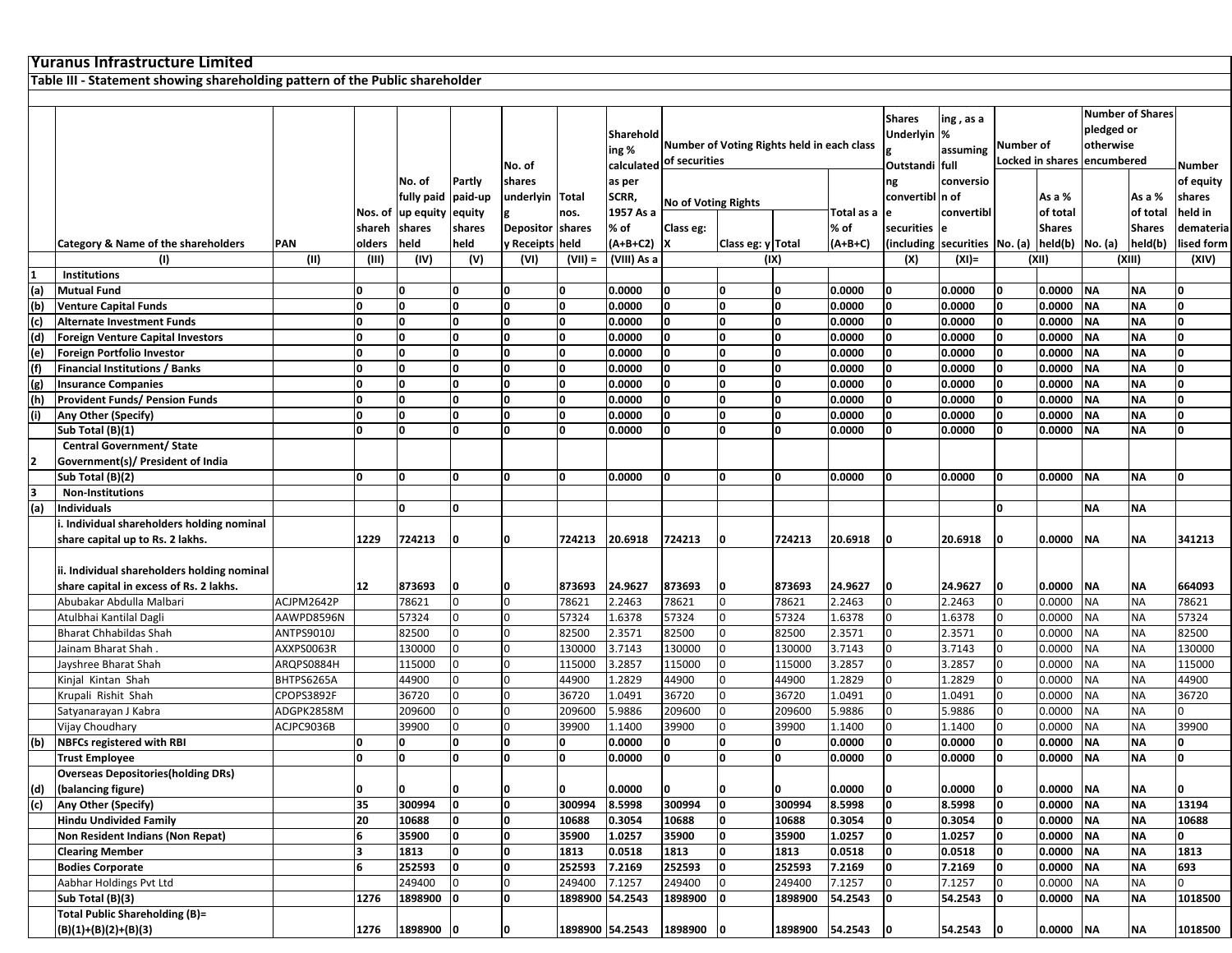|                                                                        | Details of the shareholders acting as persons in Concert including their Shareholding (No. and %):                                                                                                                |                      |  |  |  |  |  |  |  |  |  |  |  |  |  |  |  |  |
|------------------------------------------------------------------------|-------------------------------------------------------------------------------------------------------------------------------------------------------------------------------------------------------------------|----------------------|--|--|--|--|--|--|--|--|--|--|--|--|--|--|--|--|
|                                                                        | No. of shareholders                                                                                                                                                                                               | <b>No. of Shares</b> |  |  |  |  |  |  |  |  |  |  |  |  |  |  |  |  |
|                                                                        |                                                                                                                                                                                                                   |                      |  |  |  |  |  |  |  |  |  |  |  |  |  |  |  |  |
|                                                                        | Details of Shares which remain unclaimed may be given hear along with details such as number of shareholders, outstanding shares held in demat/unclaimed suspense account,<br>voting rights which are frozen etc. |                      |  |  |  |  |  |  |  |  |  |  |  |  |  |  |  |  |
|                                                                        |                                                                                                                                                                                                                   |                      |  |  |  |  |  |  |  |  |  |  |  |  |  |  |  |  |
| <b>Not</b>                                                             |                                                                                                                                                                                                                   |                      |  |  |  |  |  |  |  |  |  |  |  |  |  |  |  |  |
|                                                                        | (1) PAN would not be displayed on website of Stock Exchange(s).                                                                                                                                                   |                      |  |  |  |  |  |  |  |  |  |  |  |  |  |  |  |  |
|                                                                        | (2) The above format needs to disclose name of all holders holding more than 1% of total number of shares                                                                                                         |                      |  |  |  |  |  |  |  |  |  |  |  |  |  |  |  |  |
|                                                                        | (3) W.r.t. the information pertaining to Depository Receipts, the same may be disclosed in the respective columns to the extent information available and the balance to be disclosed as held by custodian.       |                      |  |  |  |  |  |  |  |  |  |  |  |  |  |  |  |  |
|                                                                        |                                                                                                                                                                                                                   |                      |  |  |  |  |  |  |  |  |  |  |  |  |  |  |  |  |
| NSDL: 31/12/2021<br>CDSL:31/12/2021<br><b>GENERATED ON :18/01/2022</b> |                                                                                                                                                                                                                   |                      |  |  |  |  |  |  |  |  |  |  |  |  |  |  |  |  |